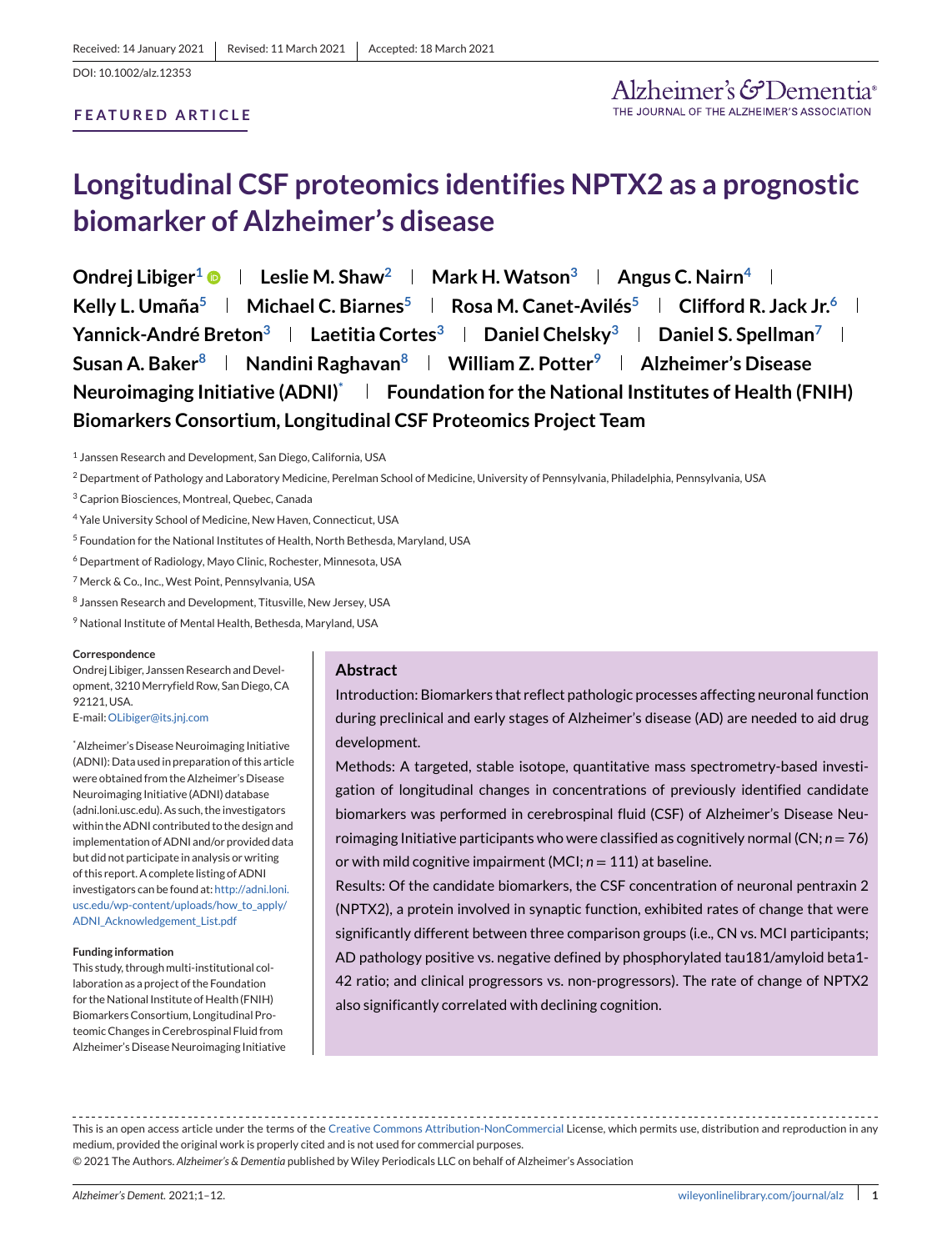(ADNI): Towards Better Defining the Trajectory of Prodromal and Early Alzheimer's Disease, received funding support provided to the FNIH by Genentech, a member of the Roche Group; H. Lundbeck A/S; Janssen Research & Development, LLC; Merck & Co., Inc.; and Takeda Pharmaceutical Company Limited.

Discussion: CSF NPTX2 concentration is a strong prognostic biomarker candidate of accelerated cognitive decline with potential use as a therapeutic target.

#### **KEYWORDS**

Alzheimer's disease, dementia, longitudinal cerebrospinal fluid, mild cognitive impairment, neuropathology, prognostic biomarker, stable isotope-based quantitative mass spectrometry

[The copyright line for this article was changed onMay 26th, 2021 after original online publication.]

## **1 BACKGROUND**

Alzheimer's disease (AD) is a neurodegenerative disorder characterized by the development of a gradually increasing burden of amyloid plaque and tau tangle pathology resulting in the loss of synapses and degeneration of neurons. The disease is characterized by extended preclinical and prodromal (mild cognitive impairment [MCI]) stages prior to dementia—the terminal phase of the disease. $1-3$  Despite its outsized societal burden, $4$  therapeutics that slow down or reverse the progres-sion of the disease have been elusive.<sup>[5](#page-10-0)</sup>

One of the obstacles to drug discovery efforts is the lack of early prognostic biomarkers for AD. Phosphorylated tau (p-tau) and structural and metabolic brain imaging provide a reliable set of diagnostic biomarkers that strongly correlate with hallmark pathologic changes in the brain and can therefore be used to follow brain pathology only at more advanced stages of AD. $6$  While amyloid plaque burden is recognized as an early abnormality in the overall trajectory of development of  $AD$ , $7$  it is insufficient to accurately predict the time course for disease progression.<sup>[8](#page-10-0)</sup> Also,  $\approx$ 40% of Alzheimer's Disease Neuroimaging Initiative (ADNI) individuals with MCI did not conform to the National Institute on Aging/Alzheimer's Association (NIA-AA) framework amyloid/tau/neurodegeneration (AT[N]) classification scheme for defining AD biologically,  $9$  and their cognitive status could therefore be attributed to other factors.<sup>[10](#page-11-0)</sup> Additional measures that track early pathophysiologic processes involved in the progression of patients classified as MCI are needed to help determine whether AD pathology is truly present, and to estimate with greater accuracy the time of dementia onset.<sup>[11](#page-11-0)</sup> Specifically, early detection of neuro-dysfunction, such as synapse damage or loss, could provide an improved ability to predict future decline caused by multiple ongoing pathophysiologic processes occurring in the AD brain.<sup>[12](#page-11-0)</sup>

Most studies of candidate biomarkers that used cerebrospinal fluid (CSF) have examined samples collected at a single point in time, failing to capture the potentially important feature of within-individual changes in relation to disease progression. Because longitudinal studies could improve our ability to detect early changes in disease pathology, we evaluated the time course of five candidate biomarkers in cognitively normal (CN) patients at baseline and patients with a baseline diagnosis of MCI. The five biomarkers-(1) chromogranin A (CMGA), (2) fatty acid binding protein (FABPH), (3) neuronal pentraxin 2 (NPTX2), (4) secretogranin (SCG2), and (5) neurosecretory protein VGF (VGF) were selected based on evidence gathered from prior research includ-

ing a cross-sectional mass spectrometry (MS)-based proteomic study of CSF samples from the ADNI cohort using a multiplexed MRM panel, developed with Caprion, and published previously by our team. $^{13}$  $^{13}$  $^{13}$ Given the goal of ruling in or out significant rates of change in this group of analytes in MCI subjects with a quantitative MS assay, we did not include the many MCI/AD relevant biomarkers already identified with immunoassays, mainly in cross-sectional studies, such as neurogranin, Vilip-1, neurofilament light, and YKL-40. To the extent that these have been evaluated in longitudinal studies, none have shown marked rates of change that consistently relate to the trajectory of pathology and/or symptoms.[11,14,15](#page-11-0)

# **1.1 CMGA**

Two longitudinal CSF studies using MS reported 7% to 15% annualized decreases in relatively small groups of participants (30 and 45) with AD.<sup>[16,17](#page-11-0)</sup> In the Wildsmith et al. study using MS, CSF CMGA was robustly correlated with CSF tau ( $r = 0.69$ )<sup>[17](#page-11-0)</sup> raising the question of how much additional information it would contribute as a predictor of disease trajectory.

#### **1.2 FABPH**

Several studies have reported fairly large group differences for CSF FABPH using radioimmunologic assays,  $18-20$  and this finding was replicated in our earlier study<sup>13</sup> using the Caprion multiplex MRM panel. FABPH may play a role in hippocampal loss in AD. $17$ 

#### **1.3 NPTX2**

NPTX2 is a member of the family of neuronal pentraxins that include NPTX1 and NPTXR, proteins secreted from pyramidal neurons that can oligomerize to form mixed NPTX complexes that bind to and modulate post-synaptic AMPA type glutamate recep-tors on GABAergic parvalbumin interneurons.<sup>[21,22](#page-11-0)</sup> Notably, NPTX2 was reported by both Wildsmith et al.<sup>[17](#page-11-0)</sup> and Hendrickson et al.<sup>[16](#page-11-0)</sup> as showing annualized decreases of 7% or more in AD participants. It also emerged as a very strong predictor of "progression" from MCI to AD in the cross-sectional ADNI samples analyzed by the MRM assay.[13](#page-11-0)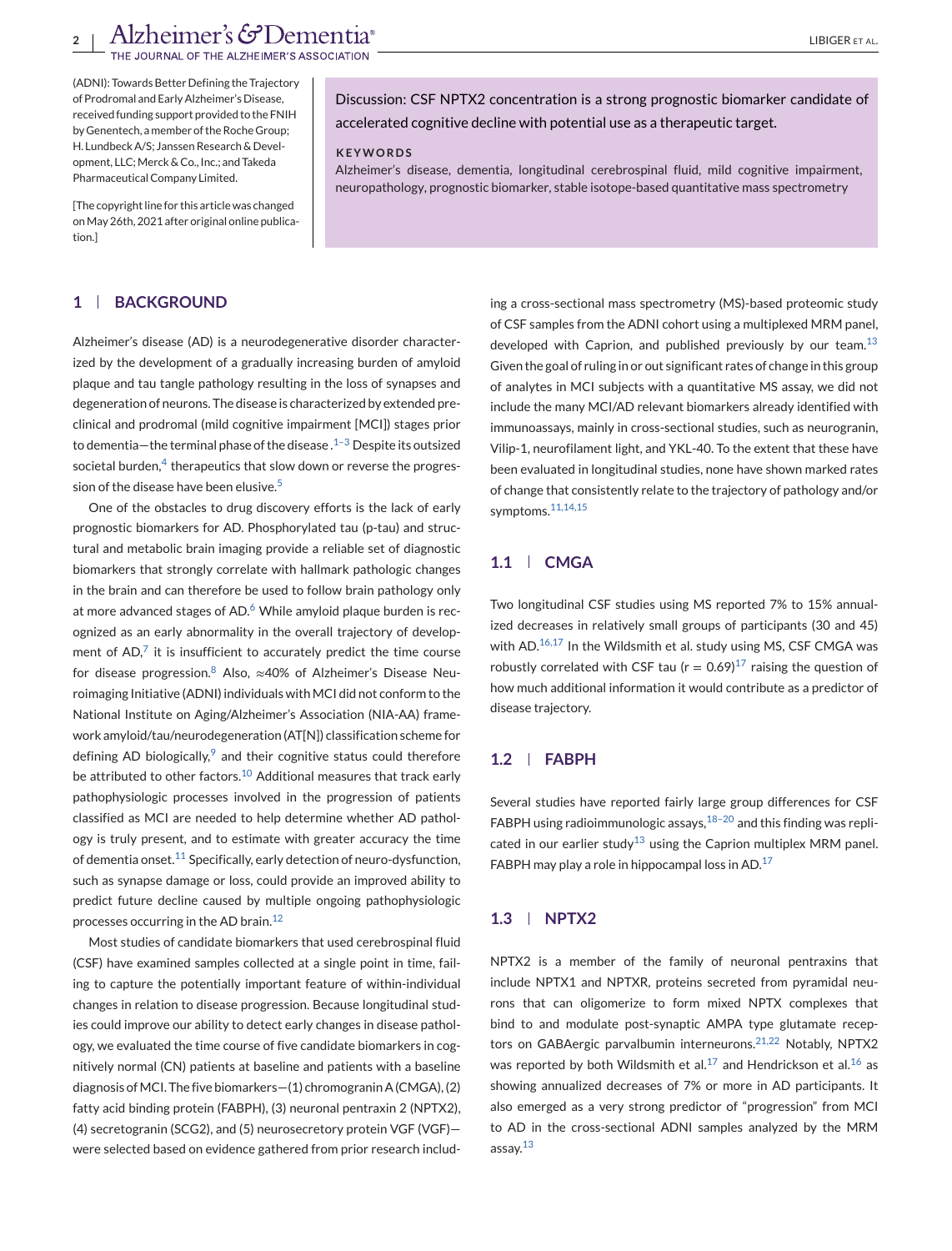#### **HIGHLIGHTS**

- ∙ A quantitative mass spectrometry assay was developed to measure five candidate biomarkers in cerebrospinal fluid.
- ∙ Longitudinal (within-subject) changes were necessary to inform on the utility and function of these new candidate biomarkers (e.g., neuronal pentraxin 2 [NPTX2]).
- ∙ NPTX2 showed robust longitudinal decreases in mild cognitive impairment participants, phosphorylated tau181 /amyloid beta1-42 ratio positive participants, and participants who progressed.
- ∙ Decreases of NPTX2 correlated with rates of cognitive decline even in the absence of brain pathology.
- ∙ NPTX2 is an additional promising marker with potential applications for Alzheimer's disease prognosis and treatment outside of the current biomarker paradigm.

## **RESEARCH IN CONTEXT**

- 1. **Systematic review**: The authors reviewed longitudinal within-subject studies of cerebrospinal fluid (CSF) analytes in control and mild cognitive impairment (MCI) participants using traditional sources. Many promising biomarkers have been assessed cross-sectionally, but most do not have robust longitudinal studies looking at change over time and relevant, clinically meaningful outcomes. Research to date on neuronal pentraxin 2 (NPTX2) has supported its potential use; none has been successful in reliably measuring the analyte in CSF in a wellcharacterized data set.
- 2. **Interpretation**: Our findings support the current evidence that NPTX2 is a robust prognostic biomarker of cognitive decline and a promising new therapeutic target.
- 3. **Future directions**: Further work should confirm our suggestions of a relationship between NPTX2 changes and cognitive decline that is independent of pathology. Based on our finding, NPTX2 could be explored as a therapeutic target in a subset of MCI subjects to be more precisely defined with future research. Additional assay development is needed to identify a highly sensitive and specific immunoassay for CSF, and possibly blood, samples.

## **1.4 SCG2 and VGF**

These members of the dense core protein families are typically transported in synaptic vesicles and may also serve as markers of synap-tic loss and neuronal injury/degeneration.<sup>[23](#page-11-0)</sup> Both emerged as strong predictors from the Spellman et al. $^{13}$  $^{13}$  $^{13}$  cross-sectional study of participants with MCI who progressed to dementia. In the one longitudinal study in AD from Hendrickson et al. $^{16}$  $^{16}$  $^{16}$  that reported VGF values, annualized decreases of 15% to 20% per year were reported in patients with moderate to severe AD. Additionally, VGF has been identified as the single most common "candidate target" in the Accelerating Medicines Partnership-Alzheimer's Disease consortium effort to date (personal communication; unpublished results).

The availability of a detailed clinical characterization of participants and longitudinally collected CSF samples provided by the ADNI resource in conjunction with using a rigorous method of absolute quantification of analyte concentration using targeted MS, allowed us to estimate the shape of the mean within-subject trajectory of the five analytes' concentration in participants with various clinical features and biomarker profiles. Correlating these trajectories with the evolution of the participants' clinical characteristics, we were able to assess the suitability of each analyte as an early prognostic biomarker in patients meeting clinical criteria for MCI.

## **2 METHODS**

## **2.1 Participant characteristics**

The study subjects consisted of 187 participants from the ADNI I, II, and GO cohorts that participated in a minimum of three longitudinal CSF sample collections and clinical assessments over a minimum of 3 years. The requirement of at least three longitudinal samples and assessments rather than two was intended to provide a more reliable estimate of the within-subject rate of change in analyte concentration as well as clinical and physiological parameters. ADNI is a public– private partnership aimed at evaluating known biomarkers and facilitating the discovery of novel biomarkers in early stages of AD to support the development of drug treatments.[24](#page-11-0) Procedures for participant recruitment and sample processing followed standardized operating procedures that can be reviewed at [www.adni-info.org.](http://www.adni-info.org) The participants ranged across the disease spectrum from those diagnosed at baseline as CN (*n* = 76) to those diagnosed as MCI (*n* = 111) as defined in ADNI. Thirteen percent of participants who were initially diagnosed as CN were later diagnosed as MCI and 26% initially diagnosed as MCI were later diagnosed with dementia  $(n = 42)$ . Participants' data were downloaded from the ADNI database (adni.loni.usc.edu) on June 6, 2019. Key clinical and demographic characteristics of the study subjects are summarized in Table [1.](#page-3-0) Data for approximately 80% of these participants ( $n = 144$ ) included fluorodeoxyglucose-positron emission tomography (FDG-PET) measures obtained within 6 months of their respective baseline visit, and these participants were also categorized within the AT(N) framework (Table [1\)](#page-3-0).

# **2.2 CSF samples**

A total of seven hundred and fifty (750) unique CSF samples were included in the study. Seven hundred and thirty (730) longitudinal samples were from the ADNI-1, ADNI-2, and ADNI-GO studies representing 198 participants (187 participants used in the analyses provided three or more samples). Additionally, 20 blinded replicate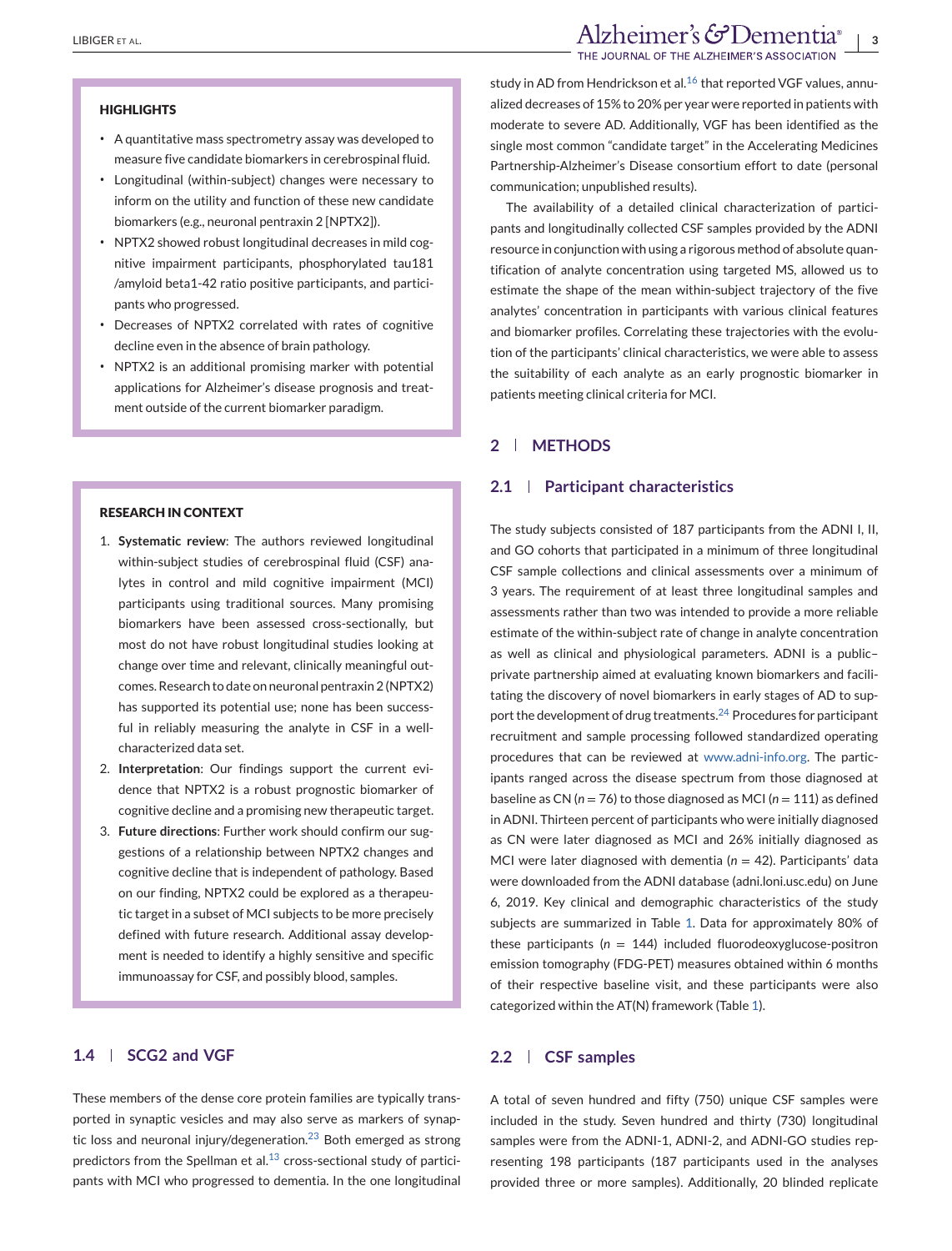#### <span id="page-3-0"></span>**TABLE 1** Demographic, cognitive, and biomarker characteristics of the study participants

|                                                                                          | Cognitively normal ( $n = 76$ ) | MCI ( $n = 111$ )                                            | Total ( $n = 187$ )      |  |
|------------------------------------------------------------------------------------------|---------------------------------|--------------------------------------------------------------|--------------------------|--|
| Age (y; mean $\pm$ SD)                                                                   | $75.5 \pm 5.5$                  | $71 \pm 7.3$                                                 | $73 + 6.9$               |  |
| Sex (% female)                                                                           | 49%                             | 40%                                                          | 43%                      |  |
| Education (y; mean $\pm$ SD)                                                             | $16.1 \pm 2.9$                  | $16.3 \pm 2.7$                                               | $16.2 \pm 2.8$           |  |
| % APOE $\varepsilon$ 4 carriers                                                          | 22%                             | 50%                                                          | 39%                      |  |
| Number of visits (median (range))                                                        | $3(3-7)$                        | $3(3-8)$                                                     | $3(3-8)$                 |  |
| Length of follow-up (y; mean $\pm$ SD; median (range))                                   | $5.1 \pm 2.0$ ; 4.1 (3-10.2)    | $4.7 \pm 1.7$ ; 4 (2.8-10.2)<br>$4.5 \pm 1.4$ ; 4 (2.8-10.1) |                          |  |
| Progressors (%)                                                                          | 13%                             | 26%                                                          | 21%                      |  |
| p-tau <sub>181</sub> /A $\beta_{1-42}$ ratio at baseline (mean $\pm$ sd)                 | $0.026 \pm 0.021$               | $0.042 \pm 0.039$                                            | $0.036 \pm 0.034$        |  |
| $p$ -tau <sub>181</sub> /A $\beta$ <sub>1-42</sub> ratio status at baseline (% positive) | 32%                             | 55%                                                          | 46%                      |  |
| MMSE (mean $\pm$ SD)                                                                     | $29.3 \pm 1.1$                  | $27.7 \pm 1.8$                                               | $28.4 \pm 1.7$           |  |
| ADAS-cog (mean $\pm$ SD)                                                                 | $8.7 \pm 4.5$                   | $15.4 \pm 6.2$ (N = 110)                                     | $12.6 \pm 6.5$ (N = 186) |  |
|                                                                                          | Cognitively normal ( $N = 53$ ) | MCI $(N = 91)$                                               | Total ( $N = 144$ )      |  |
| $A-T-N-$                                                                                 | 32%                             | 26%                                                          | 28%                      |  |
| $A+T-N-$                                                                                 | 15%                             | 15%                                                          | 15%                      |  |
| $A+T+N-$                                                                                 | 11%                             | 21%                                                          | 17%                      |  |
| $A+T+N+$                                                                                 | 4%                              | 22%                                                          | 15%                      |  |
| $A+T-N+$                                                                                 | 2%                              | 4%                                                           | 3%                       |  |
| $A-T+N-$                                                                                 | 23%                             | 7%                                                           | 13%                      |  |
| $A-T-N+$                                                                                 | 9%                              | 3%                                                           | 6%                       |  |
| $A-T+N+$                                                                                 | 4%                              | 1%                                                           | 2%                       |  |

Abbreviations: A*β*, amyloid beta; ADAS-Cog: Alzheimer's Disease Assessment Scale–Cognitive Subscale; *APOE*, apolipoprotein E gene; CN, cognitively normal; FDG-PET, fluorodeoxyglucose positron emission tomography; MCI, mild cognitive impairment; MMSE: Mini-Mental State Examination; p-tau, phosphorylated tau; SD, standard deviation; SUVR, standardized uptake value ratio.

Notes: Progressors: participants who were initially diagnosed as CN (resp. MCI) and who were diagnosed within 4 years and 1 month after the initial diagnosis with MCI or dementia (resp. dementia).

p-tau<sub>181</sub>/Aβ<sub>1-42</sub> ratio status: participants with p-tau<sub>181</sub>/Aβ<sub>1-42</sub> ≥ 0.0[25](#page-11-0) were classified as "ratio positive," all others were "ratio negative."<sup>25</sup>

A+: Aβ<sub>1-42</sub> ≤ 980 pg/mL; A-: Aβ<sub>1-42</sub> > 980 pg/mL.<sup>25</sup>

T+: p-tau<sub>181</sub>  $\geq$  24 pg/mL; T-: p-tau<sub>181</sub> < 24 pg/mL.<sup>25</sup>

N+: FDG-PET SUVR value < 1.21; N–: FDG-PET SUVR value > 1.21.[6](#page-10-0)

aliquots, one for each of 20 participants, were distributed throughout the analysis runs and used to assess assay reproducibility. Sample aliquots were stored at –80˚C until use. Due to the presence of endogenous levels of the five absolute quantitation target proteins in CSF, standard curve samples were prepared using recombinant proteins: CMGA (AbCam, #AB85486), FABPH (Sigma Aldrich, SRP4503), NPTX2 (R&D Systems, 7816-NP-050), SCG2 (LSBio, #LS-G25659), and VGF (Origene, TP309477) in 0.2 mg/mL bovine serum albumin in water. Quality control (QC) samples were prepared using the recombinant proteins diluted in a CSF pool from 300 individual donors, representative of the study samples and supplied by ADNI. Aliquots of the standard and QC samples were prepared and frozen at –80◦C until use. The multiplexed MRM panel was composed of peptides representing five proteins: CMGA (EDSLEAGLPLQVR), FABPH (SLGVGFATR), NPTX2 (TNYLYGK), SCG2 (THLGEALAPLSK), and VGF (VLEYLNQEK) for absolute quantitation. Purified synthetic stable isotope  $(^{15}N$  and  $^{13}C$ ) labeled (SIL) peptides were from CPC Scientific (EDSLEAGLPLQVR [CMGA]; SLGVGFATR [FABPH]; VLEYLNQEK [SCG2]; and THLGEALAPLSK [VGF]); and JPT Peptide Technologies (TNYLYGK [NPTX2]).

## **2.3 CSF sample processing**

The 750 CSF samples were processed in four batches, keeping longitudinal samples from each individual participant in the same batch. Fifty (50) *μ*L of CSF were denatured with trifluoroethanol (Sigma) followed by proteolytic digestion with trypsin (Promega) at an approximate 1:25 protease to protein ratio overnight at 37◦C. Digestion was stopped by acidification with trifluoroacetic acid. SIL peptides (300 fmol) were spiked into the peptide samples. Peptides were subsequently desalted using Oasis MCX desalting plates (Waters), aliquoted into two replicate mass spectrometry plates, dried by vacuum evaporation, and stored at –20◦C prior to MS analysis. A flowchart summarizing the sample processing steps is presented in Figure S1 in supporting information.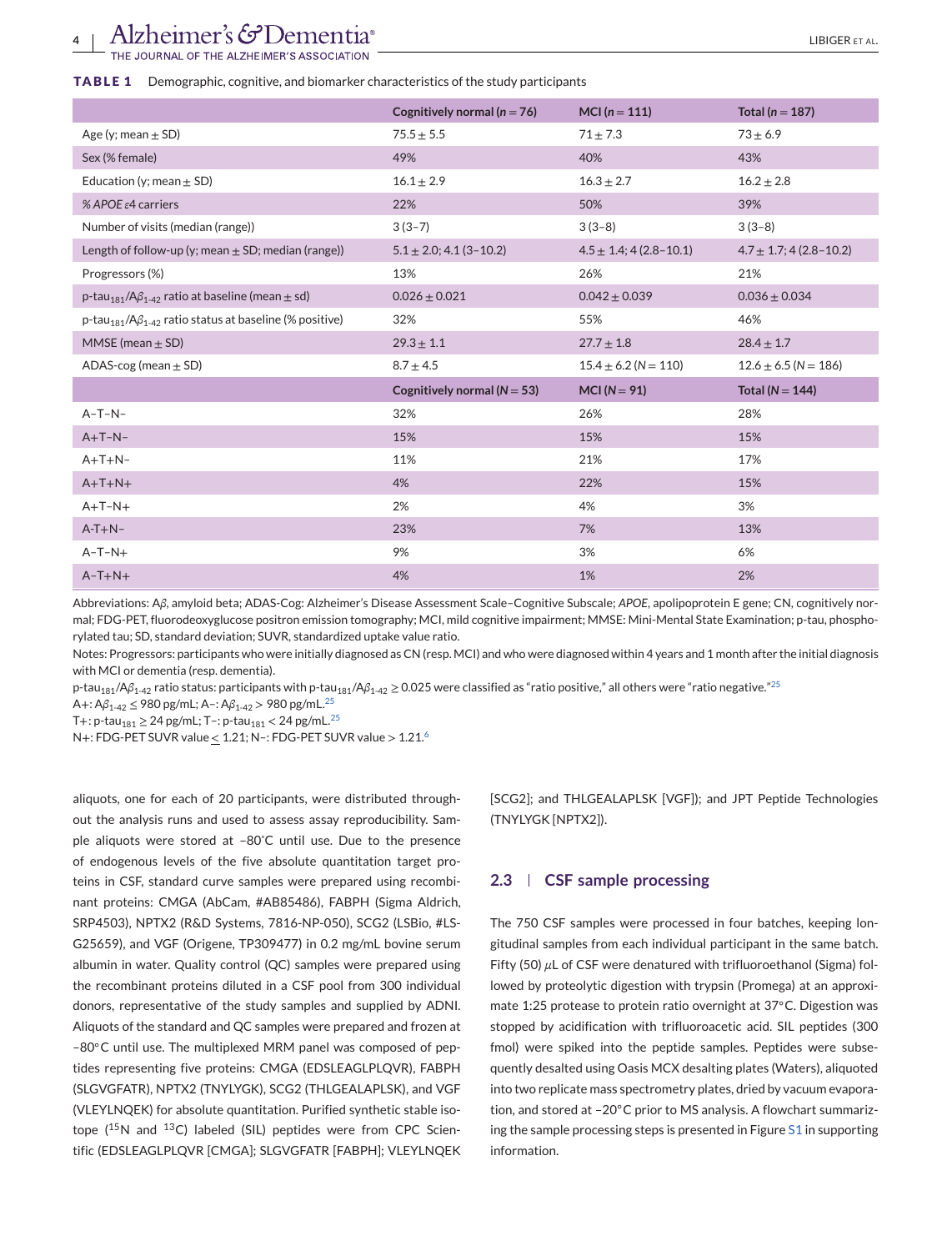### **2.4 LC-MRM/MS analysis of CSF samples**

Samples were injected by processing batch. The processed samples were re-solubilized with 10 *μ*L of 97/3 (v/v) water/acetonitrile, containing five internal standard peptides (ISPs): FSDISAAK (ISP-1), ASSI-LAT (ISP-2), NVDQSLLELHK (ISP-3), QNNGAFDETLFR (ISP-4), and ELWFSDDPDVTK (ISP-5), each at 100 ng/mL. The ISP peptides elute at different retention times during the chromatographic gradient and were used to monitor instrument performance during sample analysis. Seven (7) *μ*L of material was injected, per sample, onto a NanoAcquity UPLC (Waters) coupled to a 6500 QTRAP mass spectrometer (SCIEX). Peptide separation was achieved using a 500 *μ*m x 10 mm, 2.7 *μ*m particle size Halo Peptides ES C18 column (Canada Life Science Inc.) at a flow rate of 18 *μ*L/min (Table S4 in supporting information). Two 6500 QTRAP (SCIEX) mass spectrometers were used in the analysis of the samples. Two runs were analyzed on one instrument and the other two runs were analyzed on a separate instrument. Prior to analysis, the two mass spectrometers were cross validated by testing the backup plates from three precision and accuracy runs. Further details are described in the Methods section in supporting information.

## **2.5 Absolute quantitation**

Absolute quantitation was performed using the surrogate peptide approach. A single peptide/transition was used for quantitation and was selected based on the following criteria: sensitivity, chromatographic performance, lack of interference, linearity, precision, and accuracy (Table S3 in supporting information). Peak integration was performed using MultiQuant software (version 2.1, SCIEX). The peak area ratio (endogenous peptide signal/SIL peptide ratio) was used to back-calculate the concentration of the respective target protein from standard curves created using recombinant versions of the target proteins.

## **2.6 Data QC and normalization**

Each sample batch consisted of three digestion/MS plates. The 20 replicated samples spanned 11 of the 12 analysis plates providing a means of interrogating replication between both plate level processing and run order effects. Block and batch effects due to sample processing or injection run order are common with liquid chromatography (LC)-MS based assays. The standards and calibration curves used in this study to generate absolute concentrations for the targeted analytes, however, were designed to minimize or eliminate these biases. Simca-P 15 (Umetrics Inc.) with seven-fold cross-validation was used to generate multivariate quantitative partial-least-squares (PLS) and class discriminant models (PLS-DA) to test for residual block effects in the final quantitative data. The data from the five targeted analytes were used as the independent block to predict the noted outcomes. All data processing was performed on Z-normed log-2 scaled data.

## **2.7 Primary statistical analysis**

Our primary goal was to investigate longitudinal changes in the concentrations of five candidate analytes (CMGA, FABPH, NPTX2, SCG2, and VGF) in the CSF of individuals from the ADNI cohorts. Specifically, we estimated and compared the mean rates of change in analyte concentrations between study participants categorized at baseline as CN and MCI. In addition to estimating the rates of change in analyte concentration, we tested the hypothesis that the rate of change in each subgroup was different from zero, and that the rates of change differed between the subgroups. We also compared the rates of change between participants with baseline CSF p-tau181/amyloid beta (A*β*)1- 42 ratio below 0.025 (ratio negative), and participants with baseline p-tau181/Aβ1-42 ratio at or above 0.0[25](#page-11-0) (ratio positive).<sup>25</sup> Last, we compared the rates of change between participants whose diagnosis changed from CN to MCI or from MCI to dementia within 4 years and 1 month (progressors) and participants who maintained their diagnosis of CN or MCI for longer than 4 years and 1 month (non-progressors). The cutoff of 4 years and 1 month was established based on examining the data; approximately 20% of the participants' diagnoses changed within 4 years, with a handful of participants progressing just a few days after this cutoff. The proportion of participants who progressed after 4 years and 1 month declined sharply (68 study participants [36%] did not progress from their baseline diagnosis during the follow-up period and 11 of those 68 reverted to their earlier diagnosis). The statistical methodology used in the data analysis had been defined in a formal statistical analysis plan before the final data became available.

The endpoint was defined as the change from baseline in the estimated concentration of each of the five candidate proteins. To estimate the mean rates of change and test the hypotheses, we used linear mixed effects (LME) modelling with participant and recruitment site as random factors. Three separate models were fitted to compare CN and MCI participants, p-tau<sub>181</sub>/Aβ<sub>1-42</sub> ratio positive and negative participants, as well as clinical progressors and non-progressors:

- 1. The first LME model involved time (continuous), baseline diagnosis (CN or MCI), and their interaction as predictors; baseline concentration of the analyte; sex; apolipoprotein E (*APOE*)*ε*4 carrier status; education level; age at study entry; sample position on plate; sample injection order; and sample storage time as covariates.
- 2. The second model featured time (continuous), p-tau<sub>181</sub>/Aβ<sub>1-42</sub> ratio status (positive or negative) and their interaction as predictors, and all the covariates listed in Model 1 with baseline diagnosis as an additional covariate.
- 3. The final model included time (continuous), progression status ("progressor" or "non-progressor") and their interaction as predictors, and all the covariates listed in Model 1 with baseline ptau<sub>181</sub>/Aβ<sub>1-42</sub> ratio and baseline diagnosis as additional covariates.

Post hoc analyses examining the relationship between the rates of change in NPTX2 concentration and the rates of change in known biomarkers of neurodegeneration (p-tau $_{181}$ , FDG-PET, hippocampal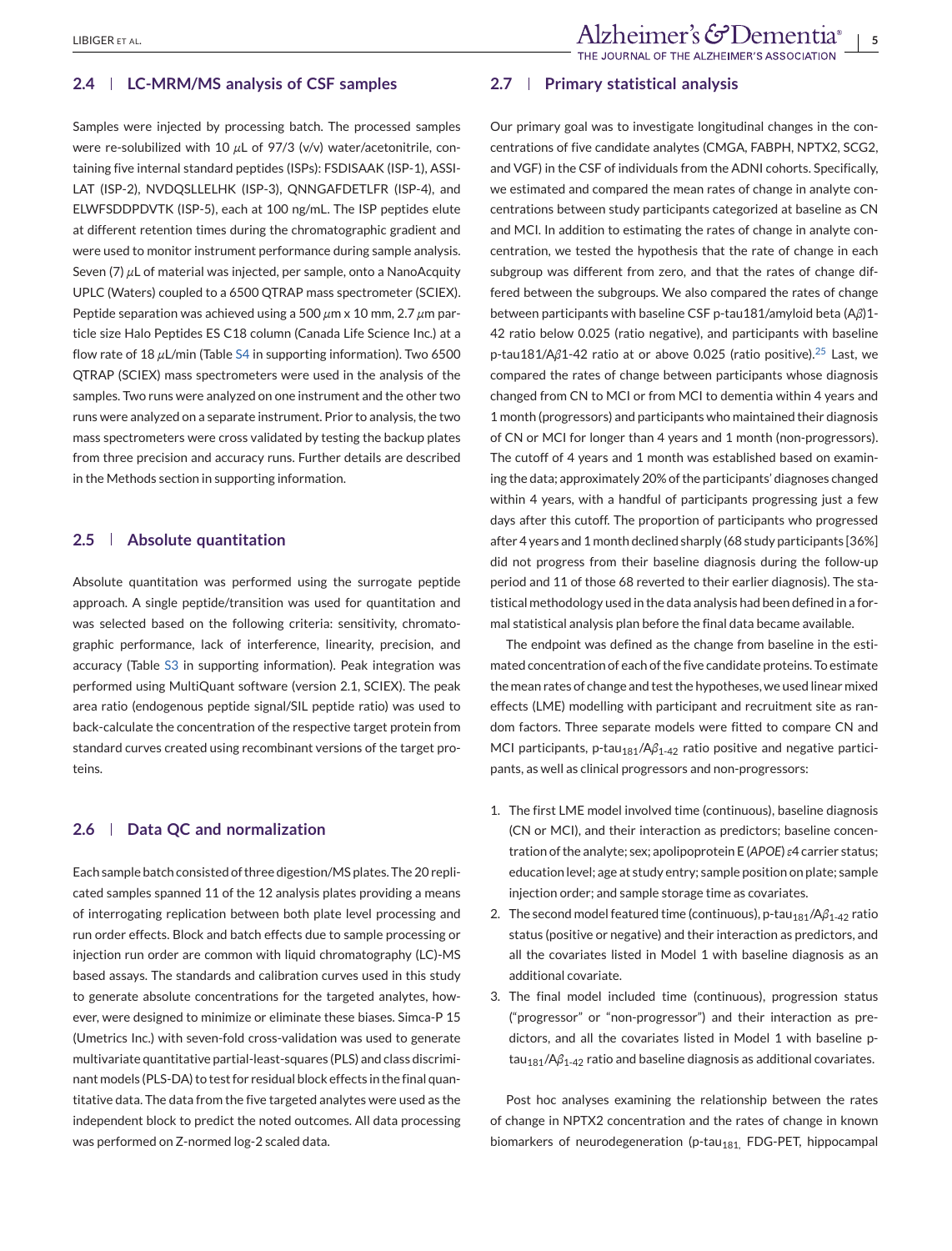Alzheimer's GDementia®<br>Fithe Journal of the alzheimer's association

volume) and measures of cognitive ability (Mini-Mental State Examination [MMSE], Alzheimer's Disease Assessment Scale–Cognitive 13-Item Subscale [ADAS-Cog13]) involved assessing the correlation between pairs of mean yearly slopes obtained from the same participant using Pearson's product moment correlation coefficient, and testing the null hypothesis of the correlation coefficient being equal to zero. All reported *P*-values are unadjusted for multiplicity.

## **2.8 Data availability**

The authors confirm that the data supporting the findings of this study are available within the article and its supporting information. Per the data-sharing ADNI requirement, all data associated with this study has been uploaded to the central ADNI data site (LONI).

## **3 RESULTS**

# **3.1 Primary results models of longitudinal NPTX2 changes across clinical subsets**

The goal of the present study was to examine the rate of change in the concentration of five proteins—CMGA, FABPH, NPTX2, SCG2, and VGF—in the CSF, and to compare these rates between participants stratified on the basis of clinical diagnosis, ratio positivity and clinical progression. Specifically, we fitted three longitudinal linear models to statistically test whether (1) the repeated within-subject measurements of analyte concentration exhibited robust changes in time across all participants in our analysis set or their pre-defined subsets; and (2) whether the rate of change in the analyte concentrations was associated with differences in clinical characteristics such as diagnosis, p-tau<sub>181</sub>/Aβ<sub>1-42</sub> ratio, and clinical progression.

The results of the longitudinal modeling effort, which allowed us to adjust for important covariates such as each participant's age, gender, *APOE ε*4 carrier status, and education level, suggested that the concentration of CMGA, NPTX2, SCG2, and VGF proteins in the participants' CSF tended to decrease over time. These declines were especially evident among participants who were p-tau<sub>181</sub>/Aβ<sub>1-42</sub> ratio positive at baseline (Figure [1](#page-6-0) and Figure [2B](#page-7-0) for NPTX2, Table [2,](#page-8-0) Figures S4-S7 in supporting information). However, the largest declines, which were also supported by the strongest statistical evidence, were observed for NPTX2. The concentration of NPTX2 among participants with a baseline clinical diagnosis of MCI declined by 0.08 ng/mL per year on average (*P* < .0001), and by 0.09 ng/mL (*P* < .0001) among participants with the biomarker profile indicative of AD (baseline p-tau<sub>181</sub>/Aβ<sub>1-42</sub> ratio  $\geq$  0.025; i.e., ratio positive). The declines in NPTX2 concentration were statistically significantly larger among participants classified as MCI compared to CN participants (*P* = .008; Figure [2A\)](#page-7-0); as well as between p-tau<sub>181</sub>/Aβ<sub>1-42</sub> ratio positive participants at baseline compared to ratio negative participants (*P* = .001; Figure [2B;](#page-7-0) see Table [2](#page-8-0) for details); that is, among groups of participants that are further along the disease continuum.

The magnitude of the declines in NPTX2 concentrations also varied between progressors and non-progressors (–0.11 vs. –0.03 ng/mL;  $P = 0.0004$ , Figure [2C](#page-7-0) and Table [2\)](#page-8-0), further validating the association of NPTX2 concentration and clinical prognosis. To put these differences in context, consider that the average baseline concentration of NPTX2 in the study participants was  $4.7 \pm 0.6$  ng/mL (mean  $\pm$  standard deviation). Thus, over a 5-year period, a decline of 0.1 ng/mL per year amounts to a cumulative decrease of around 10% or one standard deviation (Figure S8 in supporting information). To validate these findings, we analyzed a restricted dataset involving 110 (59%) participants with at least three measures of NPTX2 concentration in the first 4 years since their first visit to rule out potential undue influence of a small number of measurements from a minority of participants with longer than usual follow-up. This analysis yielded very similar results to those presented here (data not shown).

# **3.2 Correlations of the rate of change in NPTX2 concentration with cognitive measures and AD biomarkers**

To elucidate the potential role of NPTX2 in the pathophysiologic processes involved in the progression of AD, we examined the relationship between the rates of change in NPTX2 concentration and the rates of change in known biomarkers of neurodegeneration (p-tau<sub>181</sub>, FDG-PET, hippocampal volume) and measures of cognitive ability (Table S7 in supporting information). These were exploratory post hoc analyses. Among the observed relationships, there was a modest *positive* relationship between the rates of change in NPTX2 and p-tau<sub>181</sub> concentrations in CSF, such that individuals with high rates of decline in NPTX2 had either no change in p-tau<sub>181</sub> or slight decreases over the same period (Figure S12 in supporting information). This relationship was especially evident among participants with baseline ptau<sub>181</sub>/Aβ<sub>1-42</sub> ≥ 0.025 (i.e., ratio positive).

Declines in NPTX2 concentration were also correlated with cognitive declines primarily among participants classified as MCI or p-tau<sub>181</sub>/Aβ<sub>1-42</sub> ratio positive (Figure [3\)](#page-9-0). These correlations appear fairly robust; even after excluding potentially influential observations (i.e., mean yearly changes in MMSE  $<-4$  and ADAS-Cog13  $>10$ ) the correlations remained statistically significant (MMSE: *P* = 0.016, ADAS-Cog13: *P* = .012), albeit moderate in strength (MMSE: r = 0.26, ADAS-Cog13:  $r = -0.28$ ). The statistically significant correlation observed between NPTX2 concentration and ADAS-Cog13 cognitive measure and hippocampal volume among CN participants (Table S7), may point to NPTX2 as a potential prognostic marker of impending brain degeneration and cognitive decline.

## **4 DISCUSSION**

Out of the five studied candidate biomarkers, NPTX2 showed the most significant within-subject changes over the course of 3 or more years. While within-subject trajectories of CSF concentrations of the five pro-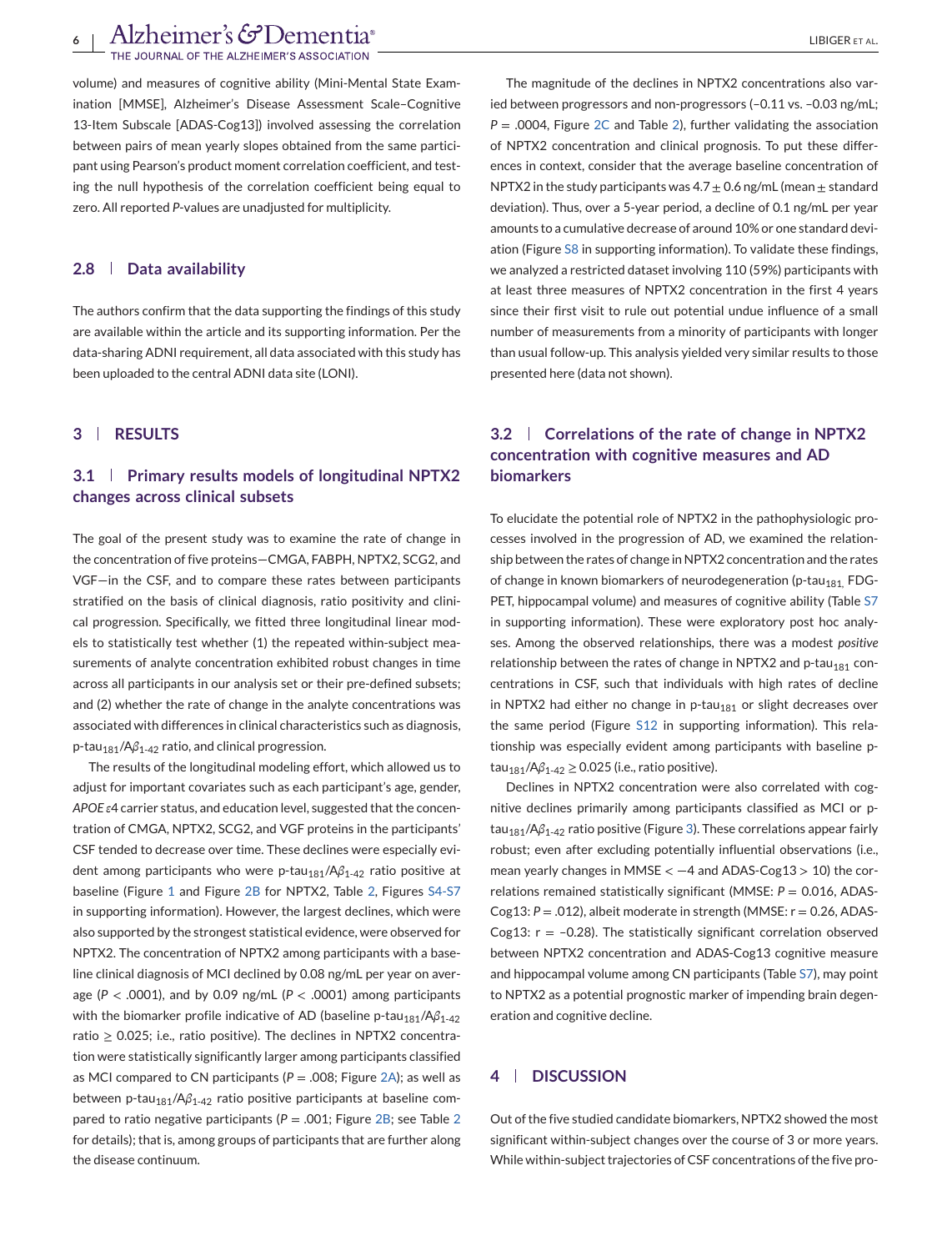# <span id="page-6-0"></span>LIBIGER ET AL.<br>THE JOURNAL OF THE ALZHEIMER'S ASSOCIATION



FIGURE 1 Mean yearly rates of change in the cerebrospinal fluid concentration of each of the five studied analytes (columns) in subgroups of study participants defined by baseline diagnosis (Model 1; first row), baseline phosphorylated tau (p-tau)<sub>181</sub>/amyloid beta(Aβ)<sub>1-42</sub> ratio positivity (Model 2; second row) and progression (Model 3; third row). CN: cognitively normal (blue); MCI: mild cognitive impairment (red); Ratio+: participants with p-tau<sub>181</sub>/Aβ<sub>1-42</sub> ≥ 0.025 (red); Ratio-: participants with p-tau<sub>181</sub>/Aβ<sub>1-42</sub> < 0.025 (blue); Prog.: progressors (red), that is, participants who were initially diagnosed as CN (resp. MCI) and who were diagnosed within 4 years and 1 month after the initial diagnosis with MCI or dementia (resp. dementia). Nonprog.: non-progressors (blue). The x-axis corresponds to a period of 1 year.

teins of interest in ADNI CN and MCI participants were highly variable over a period of 3 or more years, group-level trajectories based on baseline diagnosis, baseline p-tau<sub>181</sub>/Aβ<sub>1-42</sub> ratios in CSF, and clinical progression showed differential patterns of change, with those in NPTX2 standing out. CMGA, NPTX2, SCG2, and VGF all showed steeper declines in ratio-positive participants, classified as exhibiting p-tau<sub>181</sub>/Aβ<sub>1-42</sub> baseline ratio above 0.0[25](#page-11-0).<sup>25</sup> In contrast, a hypothesized decline in FABPH across the subgroups based on earlier cross-sectional studies comparing control, MCI, and AD participants<sup>[13](#page-11-0)</sup> was not observed. This finding highlights the importance of within-subject longitudinal studies for validating or refuting inferences from crosssectional comparisons between diagnostic groups. This study specifically focused on assessing within-MCI participant changes over time in selected analytes that had not previously been followed longitudinally. Baseline values in MCI participants of neurogranin, VILIP-1, and others are predictive of subsequent clinical worsening. However, given their very modest (< 5%) annualized rates of change at the group level and small number of participants with large changes, their longitudinal

trajectories have not emerged as likely to provide much additional biologically relevant information.<sup>14,26-31</sup>

From the perspective of identifying a novel biomarker that might apply to drug development, we required a sufficiently accurate and precise assay to interpret individual-level changes as reflecting biologic processes. Therefore, we developed a quantitative MS assay with labeled analyte internal standards, building on our earlier semiquantitative one. $^{13}$  $^{13}$  $^{13}$  Moreover, a minimum of three CSF samples at roughly annual or longer intervals allowed for more reliable withinsubject calculations of rates of change. Using this refined methodology, we identified NPTX2 as the analyte that, at a group level, exhibited statistically significant rates of decline in its CSF concentration far greater than any of the other four analytes among MCI participants versus CN; among progressors versus non-progressors; as well as in participants with positive baseline CSF values of p-tau<sub>181</sub>/Aβ<sub>1-42</sub> versus ratio-negative participants. Second, we observed that NPTX2 declined in 77% (30 out of 39) of progressing and 72% (61 out of 85) of ratio-positive participants, a substantial proportion (see Figures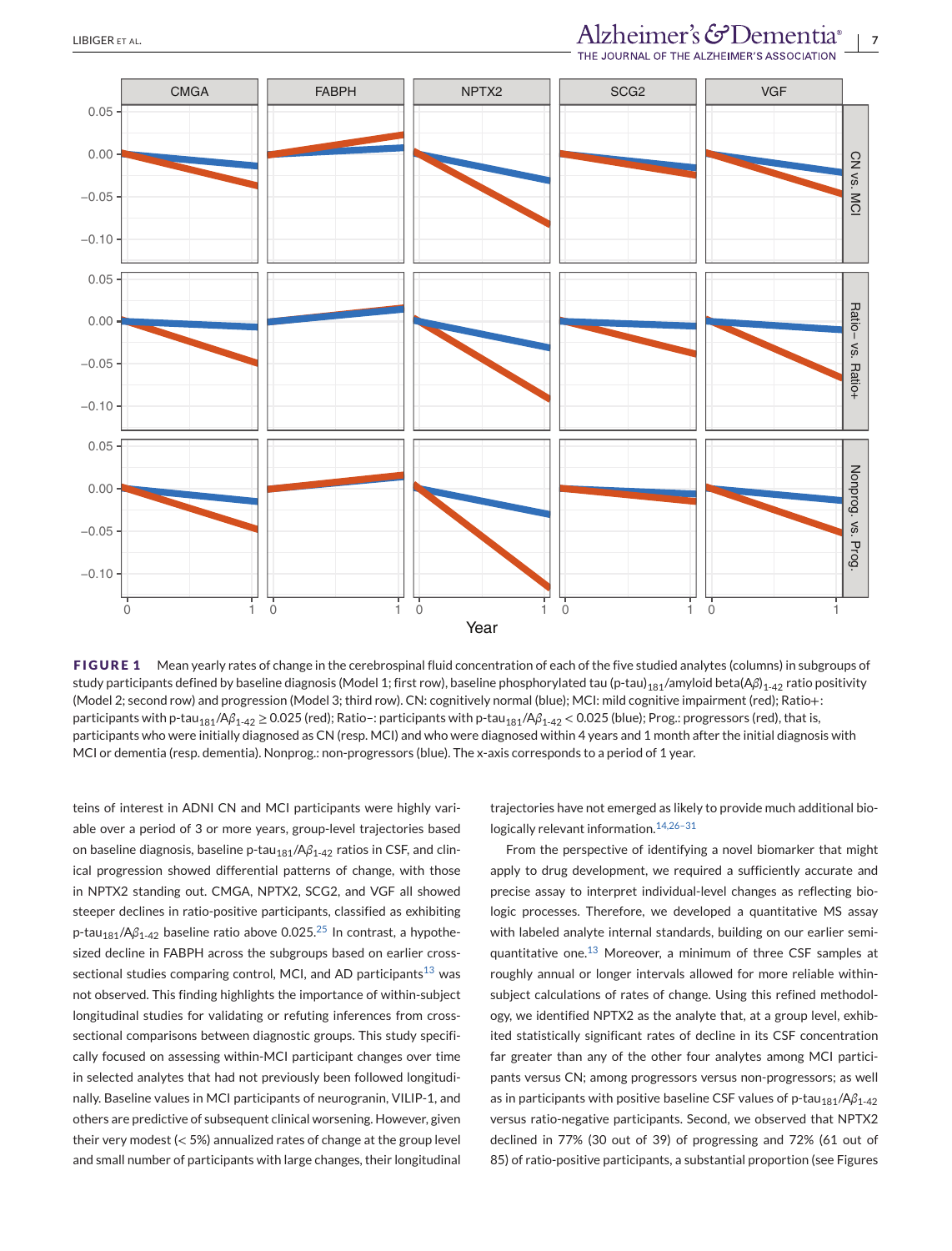<span id="page-7-0"></span>



**FIGURE 2** Longitudinal changes from baseline in cerebrospinal fluid concentration of neuronal pentraxin 2 (NPTX2) (raw data from individual participants: thin lines; mean changes resulting from the linear mixed effects (LME) model: thick lines, also shown in Figure [1](#page-6-0) under "NPTX2"). A, Participants categorized as cognitively normal (CN) at baseline (blue); participants categorized as mild cognitive impairment (MCI) at baseline (red). B, Participants categorized as phosphorylated tau (p-tau)<sub>181</sub>/amyloid beta (Aβ)<sub>1-42</sub> ratio positive at baseline (red); participants categorized as p-tau<sub>181</sub>/Aβ<sub>1-42</sub> ratio negative at baseline (blue). C, Participants categorized as progressors (red); participants categorized as non-progressors (blue)



S10 and S11 in supporting information). These results extend those from cross-sectional studies, which supported that "baseline" values of NPTX2 concentration in the CSF of MCI participants when added to A*β*<sup>42</sup> provided for improved early prognosis compared to A*β*<sup>42</sup> alone, and that when added to A $\beta_{42}$  and p-tau $_{181}$ , $^{22}$  $^{22}$  $^{22}$  this information provided for a more accurate prediction of disease progression using the NIA/AA  $AT(N)$  classification scheme.<sup>[9](#page-10-0)</sup> The important extension that our longi-

tudinal study provides is the presence of a substantially accelerated clinical progression as indexed by meeting AD diagnostic criteria or by measures of cognitive decline in those individuals in whom NPTX2 decreases regardless of its baseline value.

From the perspective of multiple processes contributing to clinical progression beyond the degree of AD pathologic changes, our findings provide a rationale for exploring modulation of NPTX2 as a therapeu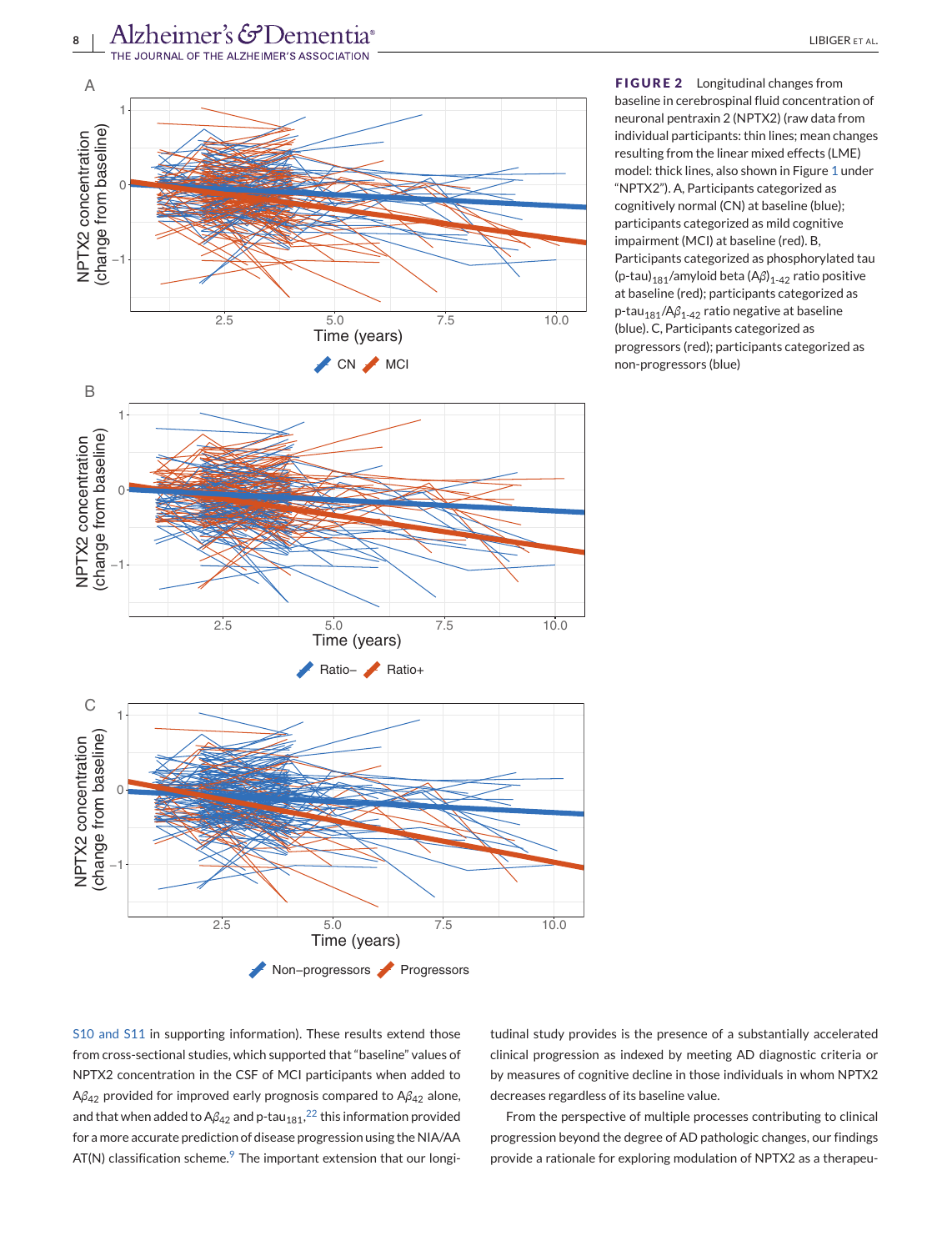<span id="page-8-0"></span>**TABLE 2** Mean yearly rates of change in the CSF concentration of the five analytes under study resulting from the mixed-effects modeling and their differences among various subsets of study participants

|         |                                 | <b>CMGA</b>                 | <b>FABPH</b>               | NPTX <sub>2</sub>           | SCG <sub>2</sub>            | <b>VGF</b>                  |
|---------|---------------------------------|-----------------------------|----------------------------|-----------------------------|-----------------------------|-----------------------------|
| Model 1 | CN at baseline vs. zero         | $-0.01 + 0.01$              | $0.01 \pm 0.01$            | $-0.03 + 0.02$              | $-0.02 + 0.01$              | $-0.02 \pm 0.02$            |
|         | MCI at baseline vs. zero        | $-0.04 + 0.01$ <sup>*</sup> | $0.02 + 0.01$ <sup>*</sup> | $-0.08 \pm 0.02^{\ddagger}$ | $-0.02 + 0.01$              | $-0.04 + 0.02$ <sup>*</sup> |
|         | CN vs. MCI at baseline          | $0.02 + 0.01$               | $0.01 + 0.01$              | $0.05 + 0.02^*$             | $0.01 + 0.01$               | $0.02 + 0.02$               |
| Model 2 | Ratio- at baseline vs. zero     | $-0.01 \pm 0.01$            | $0.02 + 0.01$              | $-0.03 \pm 0.02$            | $0 + 0.01$                  | $-0.01 + 0.02$              |
|         | Ratio+ baseline vs. zero        | $-0.05 + 0.01^{\dagger}$    | $0.02 + 0.01$              | $-0.09 + 0.02^{\ddagger}$   | $-0.04 + 0.01$ <sup>*</sup> | $-0.06 + 0.02^{\ddagger}$   |
|         | Ratio+ vs. Ratio- at baseline   | $0.04 + 0.01^{\dagger}$     | $0 + 0.01$                 | $0.06 \pm 0.02^{\dagger}$   | $0.03 + 0.01$ <sup>*</sup>  | $0.05 + 0.02^{\ddagger}$    |
| Model 3 | Non-progressors vs. zero        | $-0.02 \pm 0.01$            | $0.01 + 0.01$              | $-0.03 \pm 0.02$            | $-0.02 + 0.01$              | $-0.02 + 0.02$              |
|         | Progressors vs. zero            | $-0.05 + 0.02$ <sup>*</sup> | $0.01 + 0.02$              | $-0.11 + 0.02^{\ddagger}$   | $-0.03 + 0.02$              | $-0.06 + 0.02$ <sup>*</sup> |
|         | Progressors vs. Non-progressors | $0.03 + 0.02$               | $0 + 0.01$                 | $0.08 + 0.02^*$             | $0.01 \pm 0.02$             | $0.04 + 0.02$               |

Notes: *P*-values (unadjusted for multiplicity) are associated with the tests of the hypothesis that mean rate of change is equal to zero, or the hypothesis that the two rates of change estimated for two participant groups are the same.

Ratio+: participants with p-tau<sub>181</sub>/A $\beta_{1-42} \ge 0.025$  $\beta_{1-42} \ge 0.025$ .<sup>25</sup>

Ratio-: participants with p-tau<sub>181</sub>/Aβ<sub>1-42</sub> < 0.0[25](#page-11-0).<sup>25</sup>

Progressors: participants who were initially diagnosed as CN (resp. MCI) and who were diagnosed within 4 years and 1 month after the initial diagnosis with MCI or dementia (resp. dementia).

 $<$  0.05;  $^{\dagger}$  < 0.005;  $^{\dagger}$  < 0.0005.

Abbreviations: A*β*, amyloid beta; CMGA, chromogranin A; CN, cognitively normal; CSF, cerebrospinal fluid; FABPH, x fatty acid binding protein; FDG-PET, fluorodeoxyglucose positron emission tomography; MCI, mild cognitive impairment; NPTX2, neuronal pentraxin 2; p-tau, phosphorylated tau; SCG2, secretogranin; SUVR, standardized uptake value ratio; VGF, neurosecretory protein VGF.

tic target for slowing clinical progression in at least a subset of MCI patients who are biologically positive for AD according to the AT(N) classification.

The biological role of NPTX2 has been of wide interest and, at least in animals, one relevant to neuronal function related to cognition based on its involvement in activity-dependent plasticity.<sup>[32](#page-11-0)</sup> NPTX2 is a member of a family of "long" neuronal pentraxins that traffic to the extracellular surface at excitatory synapses. $32$  They have been shown to bind AMPA-type glutamate receptors and contribute to both developmental and adult synaptic plasticity. $33-40$  Xiao et al. $21$  found that NPTX2 was downregulated in the *post mortem* brain of human participants with AD and reduced in the CSF of AD patients, which correlated with diminished cognitive function. Xiao et al. $^{21}$  $^{21}$  $^{21}$  interpreted their findings as supporting the hypothesis "that NPTX2 downregulation ... represents a previously unrecognized mechanism important for human cognitive dysfunction and progression in Alzheimer's disease." Furthermore, they noted that because NPTX2 is not downregulated in a widely used model of mouse amyloidosis, $41$  and is distinct from other CSF markers attributed to neurodegeneration including tau and p-tau, NPTX2 is an indicator of specific rather than general decrease in excitatory synapse function. This stands in contrast to the more general synaptic marker neurogranin, increased concentrations of which are highly correlated with tau and overall pathology.<sup>[11,14,26,27](#page-11-0)</sup> A subsequent study in a University of California San Diego cohort showed that the CSF concentration of NPTX2 correlated with cognitive function in MCI participants and was predictive of progression to dementia using the MS data generated by our team and available online.<sup>[22](#page-11-0)</sup> An independent follow-up analysis of the same cross-sectional dataset further demonstrated the strong predictive power of decreased NPTX2 concentration in memory decline and medial temporal lobe

atrophy.[42](#page-11-0) Overall, these studies and analyses show that lower values of NPTX2 in the CSF are associated with poor cognitive function consistent with the possibility that NPTX2 concentrations reflect the function of a discrete population of excitatory synapses in the brain. $21$ Recently, NPTX2 decline has also been reported to be associated with the clinical progression of frontotemporal dementia,  $43$  which suggests that it taps into a process that may be relevant to interactions with other primary pathophysiologic processes.

Our findings on the relationship of longitudinal changes in NPTX2 to the degree of AD pathology as indexed by the p-tau<sub>181</sub>/Aβ<sub>1-42</sub> ratio; stable or progressing MCI; and cognitive function address a related question: To what extent do within-subject decreases of CSF NPTX2 in MCI participants independent of baseline values predict or correlate with various clinical trajectories? Because within-subject declines of NPTX2 in the present study correlate with declines in cognitive function of patients beyond what could be explained by A*β*1-42, tau, and structural measures, we explored whether these changes could be clearly related to other processes that were documented over time in the same ADNI participants. If the loss of NPTX2 was simply a reflection of the general loss of gray matter (an aspect of AD), then it would not be as useful as a biomarker with direct relevance.

The patterns of change (Figure [2](#page-7-0) and Figures S9-S11 in supporting information) argue strongly against an overall loss of tissue or extent of brain pathology as an explanation for the decline in NPTX2. For instance, a substantial proportion of individuals who progress or have high p-tau<sub>181</sub>/Aβ<sub>1-42</sub> ratios did not show a decline in NPTX2 concentration. Furthermore, no correlations were observed between declines in NPTX2 and hippocampal volume among the studied participants.

Unexpectedly, individuals who showed the greatest rates of decline in NPTX2 were those in whom p-tau<sub>181</sub> did not change or slightly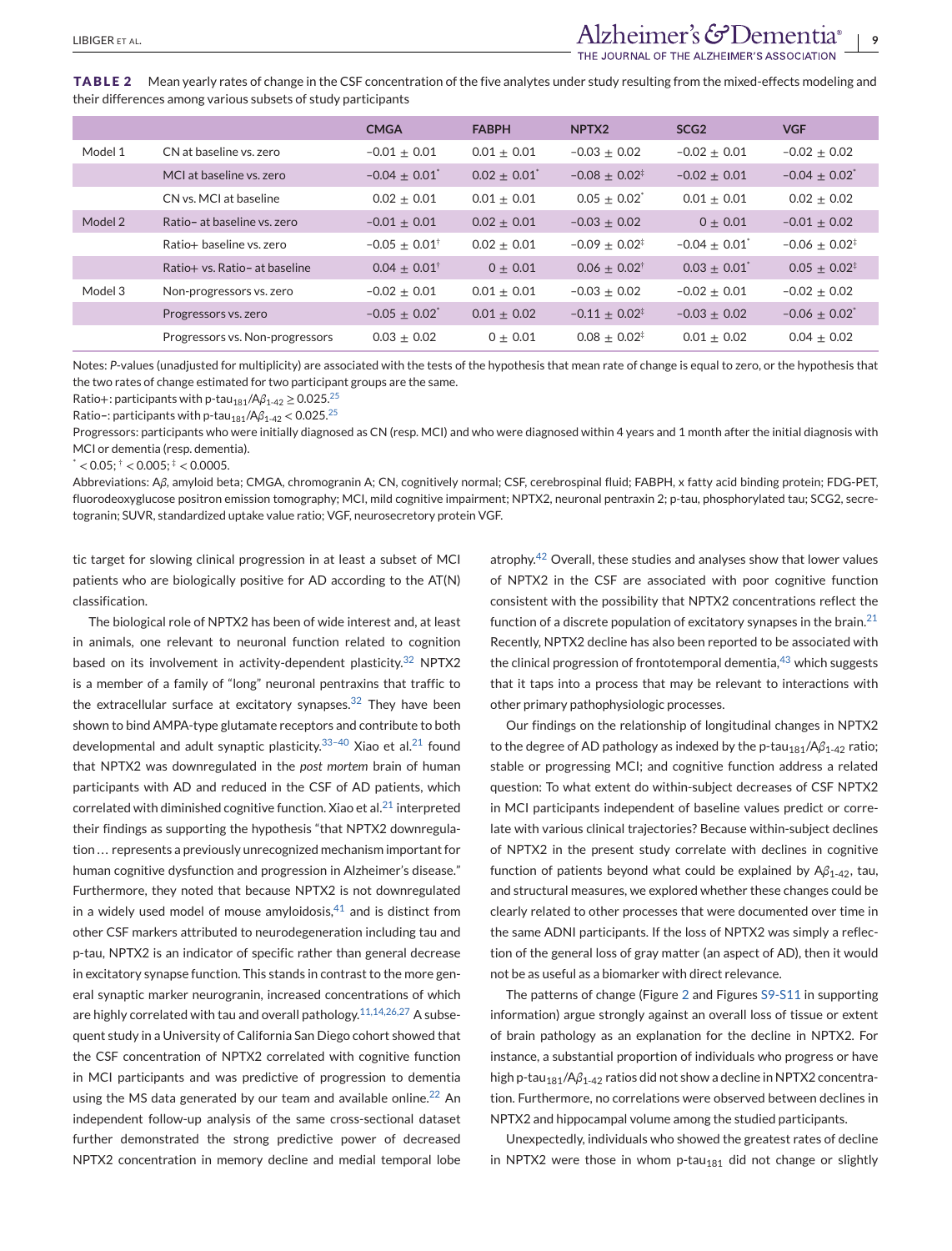<span id="page-9-0"></span>



**FIGURE 3** Correlations between neuronal pentraxin 2 (NPTX2) slopes and Mini-Mental State Examination (MMSE), Alzheimer's Disease Assessment Scale–Cognitive 13-item Subscale (ADAS-Cog13) cognitive measures

decreased. This is in the opposite direction of what would be expected if worsening pathology, as indexed by increased  $p$ -tau<sub>181</sub>, were the main determinant of decline in NPTX2. This raises the possibility that in some participants who are positive for AD pathology, a process underlying the declines in NPTX2, accelerates a cognitive decline that is not simply a cascading downstream consequence of AD pathology. Put another way, the present findings indicate that no matter what an MCI participant's starting NPTX2 concentration is in the CSF, if it decreases over a period of several subsequent years, cognitive function will decrease more rapidly, supporting our findings that the presence of AD pathology as indicated by p-tau<sub>181</sub>/Aβ<sub>1-42</sub> ratios is not a necessary or sufficient determinant of decreases in NPTX2. This further strengthens the speculation, raised by Xiao et al., $21$  that NPTX2 could be a therapeutic target for intervention with the added perspective that this might be the case in only a subset of MCI patients.

#### **ACKNOWLEDGMENTS**

The results of the study represent the work of the Foundation for the National Institutes of Health (FNIH) Biomarkers Consortium "Longitudinal Proteomic Changes in Cerebrospinal Fluid from Alzheimer's Disease Neuroimaging Initiative (ADNI): Towards Better Defining the

Trajectory of Prodromal and Early Alzheimer's Disease" project. The study was made possible through the scientific and financial support of government, industry, and academia partners. We are grateful for the contributions of the following Biomarkers Consortium CSF Proteomics Project team members: Justyna Maria Bahl, Ph.D. (Lundbeck); Susan Baker, Ph.D. (Janssen); Michael C. Biarnes, M.S. (FNIH); Rosa M. Canet-Avilés, Ph.D. (FNIH); Daniel Chelsky, Ph.D. (Caprion Biosciences); Pascal Croteau, M.S. (Caprion Biosciences); Mikkel Nors Harndahl, Ph.D. (Lundbeck); Lee Honigberg, Ph.D. (Genentech); Katherine Horn, Ph.D. (Caprion Biosciences); Wesley Horton, M.S. (FNIH); John Hsiao, M.D. (NIA); Hartmuth Kolb, Ph.D. (Janssen); Ondrej Libiger, Ph.D. (Janssen); Yuqun Luo, Ph.D. (FDA); Angus Nairn, Ph.D. (Yale School of Medicine); Jan Torleif Pedersen, Ph.D. (Lundbeck); Niels Plath, Ph.D. (Lundbeck); William Potter, M.D., Ph.D.; Nandini Raghavan, Ph.D. (Janssen); Laura Rosen, M.D., Ph.D. (Takeda); Erin Rosenbaugh, Ph.D. (FNIH); Leslie Shaw, Ph.D. (University of Pennsylvania); Helle Sickmann, Ph.D. (Lundbeck); Daniel Spellman, Ph.D. (Merck & Co., Inc.); Kelly L. Umaña (FNIH); Mark Watson, Ph.D. (Caprion Biosciences); Kristin Wildsmith, Ph.D. (Genentech); Stephen Zicha, Ph.D. (Takeda). Private funding partners of the project include Genentech, a member of the Roche Group; H. Lundbeck A/S; Janssen Research & Development, LLC; Merck &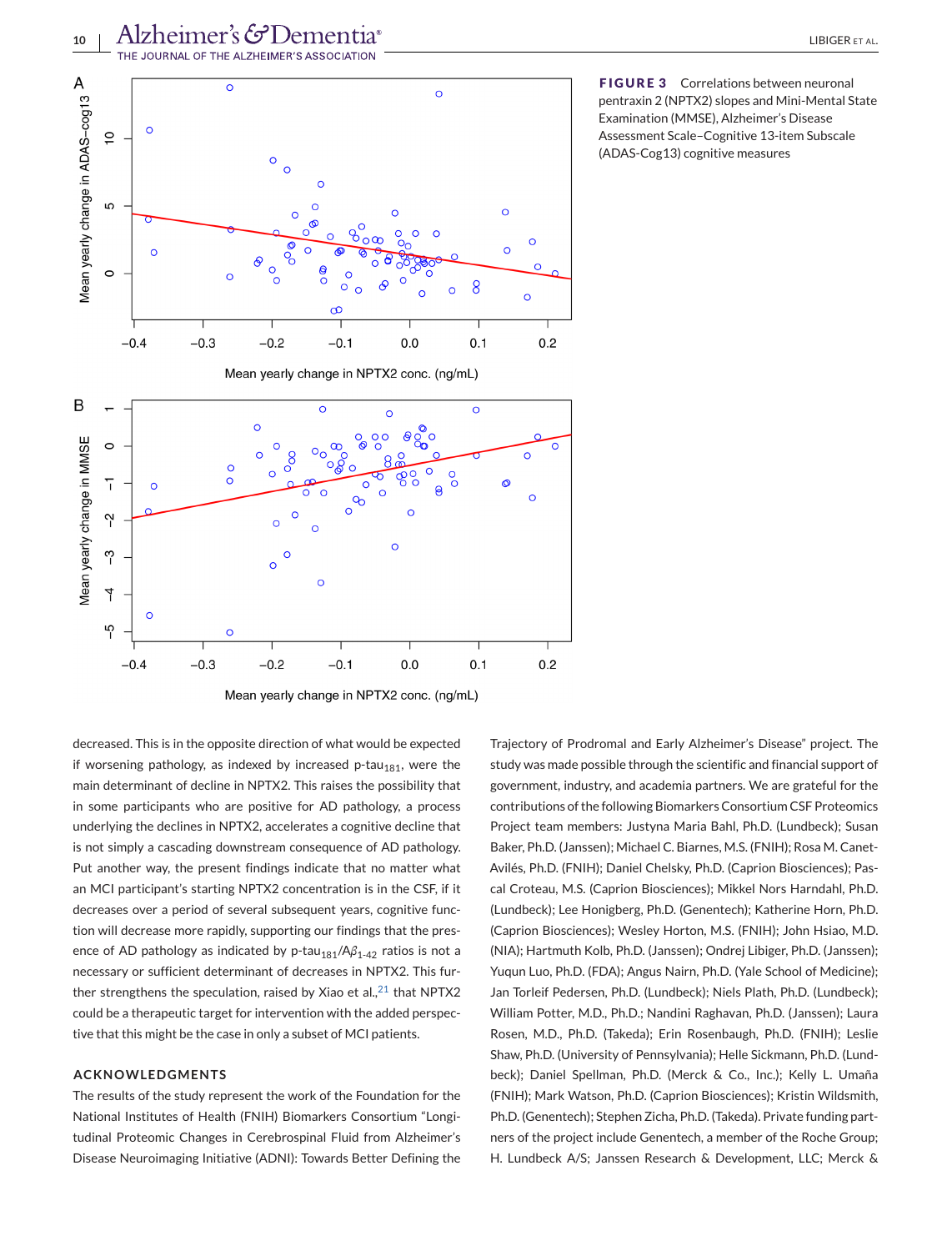<span id="page-10-0"></span>Co., Inc.; and Takeda Pharmaceutical Company Limited. Private-sector funding for the study was managed by the Foundation for the National Institutes of Health.

We would additionally like to acknowledge ADNI for the cerebrospinal fluid samples and data analyzed in this study. Data used in the preparation of this article were obtained from the Alzheimer's Disease Neuroimaging Initiative (ADNI) database (adni.loni.usc.edu). The ADNI was launched in 2003 as a public–private partnership, led by Principal Investigator Michael W. Weiner, M.D. The primary goal of the ADNI has been to test whether serial magnetic resonance imaging (MRI), positron emission tomography (PET), other biological markers, and clinical and neuropsychological assessment can be combined to measure the progression of MCI and early Alzheimer's disease. For up-to-date information, see [www.adni-info.org.](http://www.adni-info.org) Data collection and sharing for this project was funded by the Alzheimer's Disease Neuroimaging Initiative (ADNI) (National Institutes of Health Grant U19 AG024904) and DOD ADNI (Department of Defense award number W81XWH-12-2-0012). ADNI is funded by the National Institute on Aging, the National Institute of Biomedical Imaging and Bioengineering, and through generous contributions from the following: AbbVie; Alzheimer's Association; Alzheimer's Drug Discovery Foundation; Araclon Biotech; BioClinica, Inc.; Biogen; Bristol-Myers Squibb Company; CereSpir, Inc.; Cogstate; Eisai Inc.; Elan Pharmaceuticals, Inc.; Eli Lilly and Company; EuroImmun; F. Hoffmann-La Roche Ltd and its affiliated company Genentech, Inc.; Fujirebio; GE Healthcare; IXICO Ltd.; Janssen Alzheimer Immunotherapy Research & Development, LLC; Johnson & Johnson Pharmaceutical Research & Development LLC; Lumosity; Lundbeck; Merck & Co., Inc.; Meso Scale Diagnostics, LLC; NeuroRx Research; Neurotrack Technologies; Novartis Pharmaceuticals Corporation; Pfizer Inc.; Piramal Imaging; Servier; Takeda Pharmaceutical Company Limited; and Transition Therapeutics. The Canadian Institutes of Health Research provides funds to support ADNI clinical sites in Canada. Private-sector contributions are facilitated by the Foundation for the National Institutes of Health [\(www.fnih.org\)](http://www.fnih.org). The grantee organization is the Northern California Institute for Research and Education, and the study is coordinated by the Alzheimer's Therapeutic Research Institute at the University of Southern California. ADNI data are disseminated by the Laboratory for NeuroImaging (LONI) at the University of Southern California.

#### **CONFLICTS OF INTEREST**

Susan A. Baker, Angus C. Nairn, and Daniel S. Spellman have nothing to declare. Leslie M. Shaw receives research support from NIH/NIA U19 AG024904, ADNI3 grant; NIH/NIA P30 AG010124, UPENN ADCC grant; and the Michael J. Fox Foundation for Parkinson's Research. He is a consultant for Biogen and Roche Diagnostics and is on the speaker's bureaus for Biogen and Fujirebio. Angus C. Nairn receives research support from NIH/NIA P30 AG066508. Clifford R. Jack Jr. serves on an independent data monitoring board for Roche, has consulted for and served as a speaker for Eisai, and consulted for Biogen, but he does not receive personal compensation from any commercial entities. Additionally, Clifford R. Jack Jr. receives research support from the NIH and the Alexander Family Alzheimer's Disease Research Professorship of the Mayo Clinic. Ondrej Libiger receives salary and

company stock as compensation for his employment with Janssen Research & Development. William Z. Potter was previously employed by the National Institute of Mental Health, and he is a stockholder in Merck & Co., Inc.. He is a Co-Chair Emeritus for the FNIH Biomarkers Consortium Neuroscience Steering Committee. Currently residing in Philadelphia, PA, he serves on DSMBs for AgeneBio and Regenacy and as a consultant for Karuna, Otsuka, Neurocrine, Eliem, and Emerald Lake Safety. Additionally, he receives grant support from the NIA. Nandini Raghavan is employed by Janssen Research & Development and owns stock in Johnson & Johnson. Kelly L. Umaña, Michael C. Biarnes, and Rosa M. Canet-Avilés were previously employed by the FNIH. Daniel Chelsky and Yannick-André Breton were previously employed by Caprion Biosciences. Laetitia Cortes and Mark Watson are employed by Caprion Biosciences. The FNIH provided financial support to Caprion Biosciences to perform the submitted work.

#### **COLLABORATORS**

Data used in preparation of this article were obtained from the ADNI database (adni.loni.usc.edu). As such, the investigators within the ADNI contributed to the design and implementation of ADNI and/or provided data but did not participate in analysis or writing of this report. A complete listing of ADNI investigators can be found at: [http://adni.loni.usc.edu/wp-content/uploads/how\\_to\\_apply/ADNI\\_](http://adni.loni.usc.edu/wp-content/uploads/how_to_apply/ADNI_Acknowledgement_List.pdf) [Acknowledgement\\_List.pdf](http://adni.loni.usc.edu/wp-content/uploads/how_to_apply/ADNI_Acknowledgement_List.pdf)

## **ORCID**

*Ondrej Libiger* <https://orcid.org/0000-0002-3909-9760>

#### **REFERENCES**

- 1. Goedert M, Spillantini MG. A century of Alzheimer's disease. *Science*. 2006;314:777-781.
- 2. Beeri MS, Haroutunian V, Schmeidler J, et al. Synaptic protein deficits are associated with dementia irrespective of extreme old age. *Neurobiol Aging*. 2012;33:1125.e1-8.
- 3. Robinson JL, Molina-Porcel L, Corrada MM, et al. Perforant path synaptic loss correlates with cognitive impairment and Alzheimer's disease in the oldest-old. *Brain J Neurol*. 2014;137:2578- 2587.
- 4. Shah H, Albanese E, Duggan C, et al. Research priorities to reduce the global burden of dementia by 2025. *Lancet Neurol*. 2016;15:1285- 1294.
- 5. Cummings J, Lee G, Mortsdorf T, Ritter A, Zhong K. Alzheimer's disease drug development pipeline: 2017. *Alzheimers Dement Transl Res Clin Interv*. 2017;3:367-384.
- 6. Veitch DP, Weiner MW, Aisen PS, et al. Understanding disease progression and improving Alzheimer's disease clinical trials: recent highlights from the Alzheimer's Disease Neuroimaging Initiative. *Alzheimers Dement J Alzheimers Assoc*. 2019;15:106-152.
- 7. Jack CR, Knopman DS, Jagust WJ, et al. Hypothetical model of dynamic biomarkers of the Alzheimer's pathological cascade. *Lancet Neurol*. 2010;9:119-128.
- 8. Buchhave P, Minthon L, Zetterberg H, Wallin AK, Blennow K, Hansson O. Cerebrospinal fluid levels of *β*-amyloid 1-42, but not of tau, are fully changed already 5 to 10 years before the onset of Alzheimer dementia. *Arch Gen Psychiatry*. 2012;69:98-106.
- 9. Jack CR, Bennett DA, Blennow K, et al. NIA-AA Research Framework: toward a biological definition of Alzheimer's disease. *Alzheimers Dement J Alzheimers Assoc*. 2018;14:535-562.